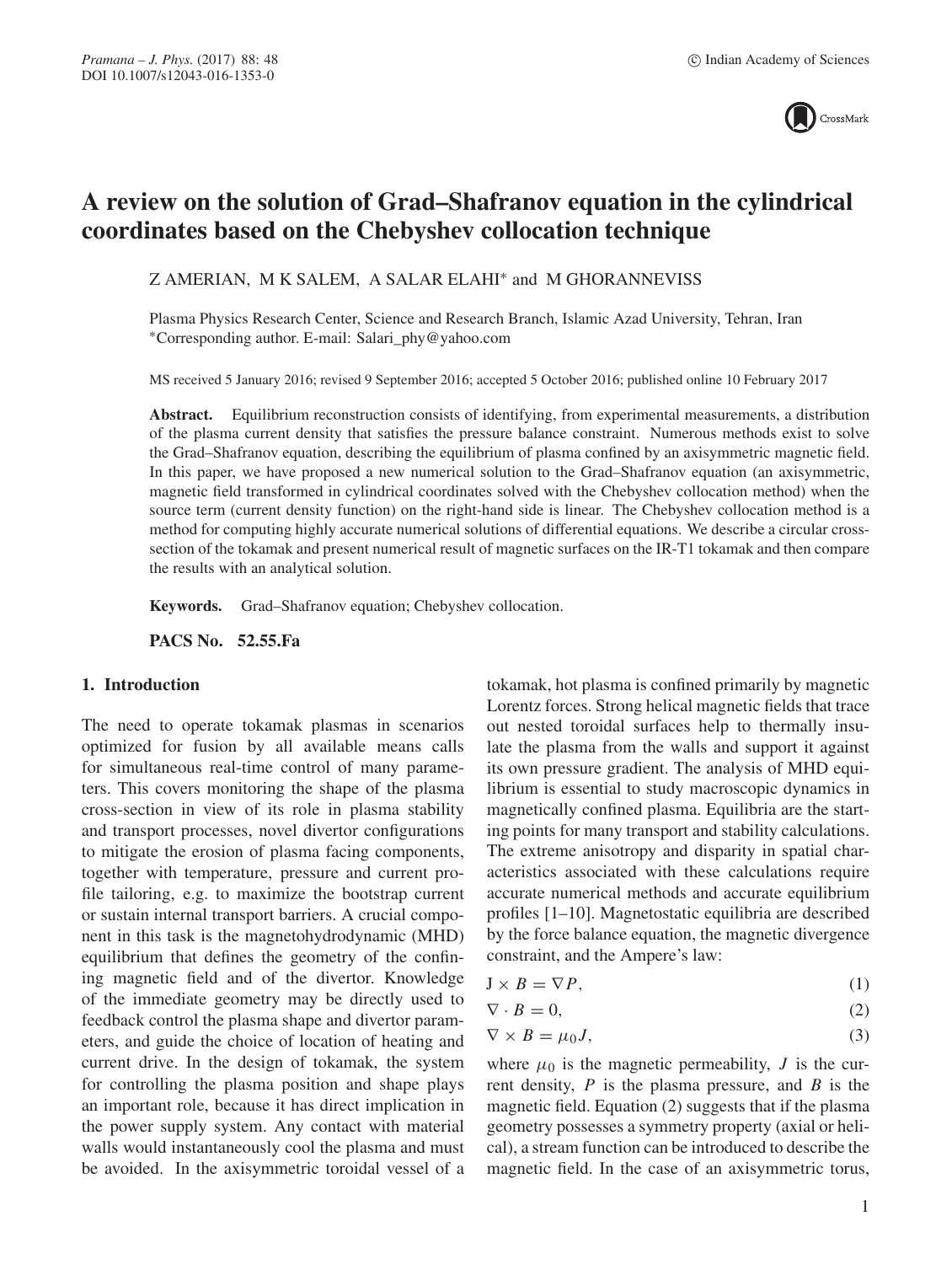this leads to the well-known Grad–Shafranov equation [11–20]:

$$
\Delta^* \psi = -\mu_0 R^2 \frac{\mathrm{d}P}{\mathrm{d}\psi} - \frac{1}{2} \frac{\mathrm{d}F^2}{\mathrm{d}\psi},\tag{4}
$$

where the Grad–Shafranov operator is defined as

$$
\Delta^* \psi = \frac{\partial^2 \psi}{\partial R^2} - \frac{1}{R} \frac{\partial \psi}{\partial R} + \frac{\partial^2 \psi}{\partial Z^2}.
$$
 (5)

The flux function  $\psi$  is related to the physical poloidal flux, divided by a factor of  $2\pi$ . The two functions  $F^2(\psi)$  and  $P(\psi)$  are either prescribed or determined from transport effects (not analysed here). Analytical solutions of Grad–Shafranov equation have been found for simple prescriptions of  $F^2(\psi)$  and  $P(\psi)$ [21–30]. These solutions have limited applicability to most of the experiments, and numerical solutions are often needed. Numerical techniques for solving the Grad–Shafranov equation are categorized according to the specification of the flux along the boundary. The Grad–Shafranov equation has been solved using finite difference [9], Green functions [10], linear finite elements [11] and Hermite cubic finite elements [12].  $F^2(\psi)$  and  $P(\psi)$  are arbitrary functions of  $\psi$  which occur as source terms on the right-hand side of the Grad–Shafranov equation. When source terms are linear, eq. (4) becomes a linear differential equation. In this work, we have investigated a linear function and study a new numerical for computing highly accurate numerical solution of the Grad–Shafranov equation. Chebyshev collocation method for solving partial differential equations has become increasingly popular because of its ability to achieve high accuracy using relatively few grid points [31–41]. In this work, a method is proposed to compute highly accurate numerical solution of the Grad–Shafranov equation by using the Chebyshev collocation method. We show magnetic surfaces on the IR-T1 tokamak and then compare with an analytical solution. The paper is organized as follows: in §2, we propose Chebyshev collocation formulation of the Grad–Shafranov equation for a circular cross-section of the tokomak, in §3 and in §4, we shall show the result of the numerical solution and an analytical solution respectively and in §5, discussions and conclusion are given.

# **2. Chebyshev collocation formulation of the Grad–Shafranov equation**

Grad–Shafranov equation can be written in axisymmetric coordinate system  $(R, Z)$ , as

$$
\frac{\partial^2 \psi}{\partial R^2} - \frac{1}{R} \frac{\partial \psi}{\partial R} + \frac{\partial^2 \psi}{\partial Z^2} = \mu_0 R j_\Phi, \tag{6}
$$

where  $j_{\Phi}$  is the toroidal current density. The simplest solution of eq. (6) can be found by assuming

$$
-\mu_0 \frac{dP}{d\psi} = A_1, \quad -\frac{1}{2} \frac{dF^2}{d\psi} = A_2,\tag{7}
$$

where  $A_1$  and  $A_2$  are constants. This obviously reduces the set of possible current density profile shapes to

$$
\mu_0 R j_\Phi = A_1 + A_2. \tag{8}
$$

Multiplying the two sides of eq. (6) by  $R$ , it deduces to

$$
R\frac{\partial^2 \psi}{\partial R^2} - \frac{\partial \psi}{\partial R} + R\frac{\partial^2 \psi}{\partial Z^2} = R(A_1 + A_2). \tag{9}
$$

Chebyshev collocation method can numerically solve this kind of problem, if an appropriate transformation is applied. We consider a circular cross-section tokamak and use Chebyshev collocation method in this circular domain with respect to *R* and *Z* variables in the following domain:

$$
\Omega = \{ (R, Z) \in \mathbb{R}^2 | (R - R_0)^2 + Z^2 \le a^2 \}
$$
 (10)

or

$$
\Omega = \{ (R, Z) \in \mathbb{R}^2 | -a \le Z \le a, R_0 - \sqrt{a^2 - Z^2} \}\le R \le R_0 + \sqrt{a^2 - Z^2} \},
$$
\n(11)

where  $R_0$  and a are respectively the major radius and minor radius of the torus. It is recalled that in onedimensional Chebyshev collocation method, we use a computational domain given by  $[-1, 1]$ . A bijective mapping is defined for  $\Omega$  in  $(R, Z)$  to a square domain  $\Omega = [-1, 1] \times [-1, 1]$  in the  $(\xi, \eta)$  plane. This yields  $R = R(\xi, \eta)$  and  $Z = Z(\xi, \eta)$ . The collection points in  $(R, Z)$  are mapped to the Chebyshev points in  $(\xi, \eta)$ . To solve eq. (9), in the first step we transform the physical domain  $[-a, a]$  to  $[-1, 1]$  by

$$
Z_i = a\eta_i, \quad i = 1, 2, ..., N_Z,
$$
\n(12)

where  $\eta_i$  is given as follows [13]:

$$
\eta_i = -\cos\left(\frac{(i-1)\pi}{N_Z - 1}\right), \quad i = 1, 2, ..., N_Z,
$$
 (13)

and  $N_Z$  is the number of the collocation points in  $[-a, a]$ . In the second step, we transform the physical domain  $[R_j^+(Z_i), R_j^-(Z_i)]$  to [-1, 1] by

$$
R_j = \frac{R_j^+(Z_i) - R_j^-(Z_i)}{2} \xi_j + \frac{R_j^+(Z_i) + R_j^-(Z_i)}{2},
$$
\n(14)

where

$$
R_j^+(Z_i) = R_0 + \sqrt{a^2 - Z_i^2},
$$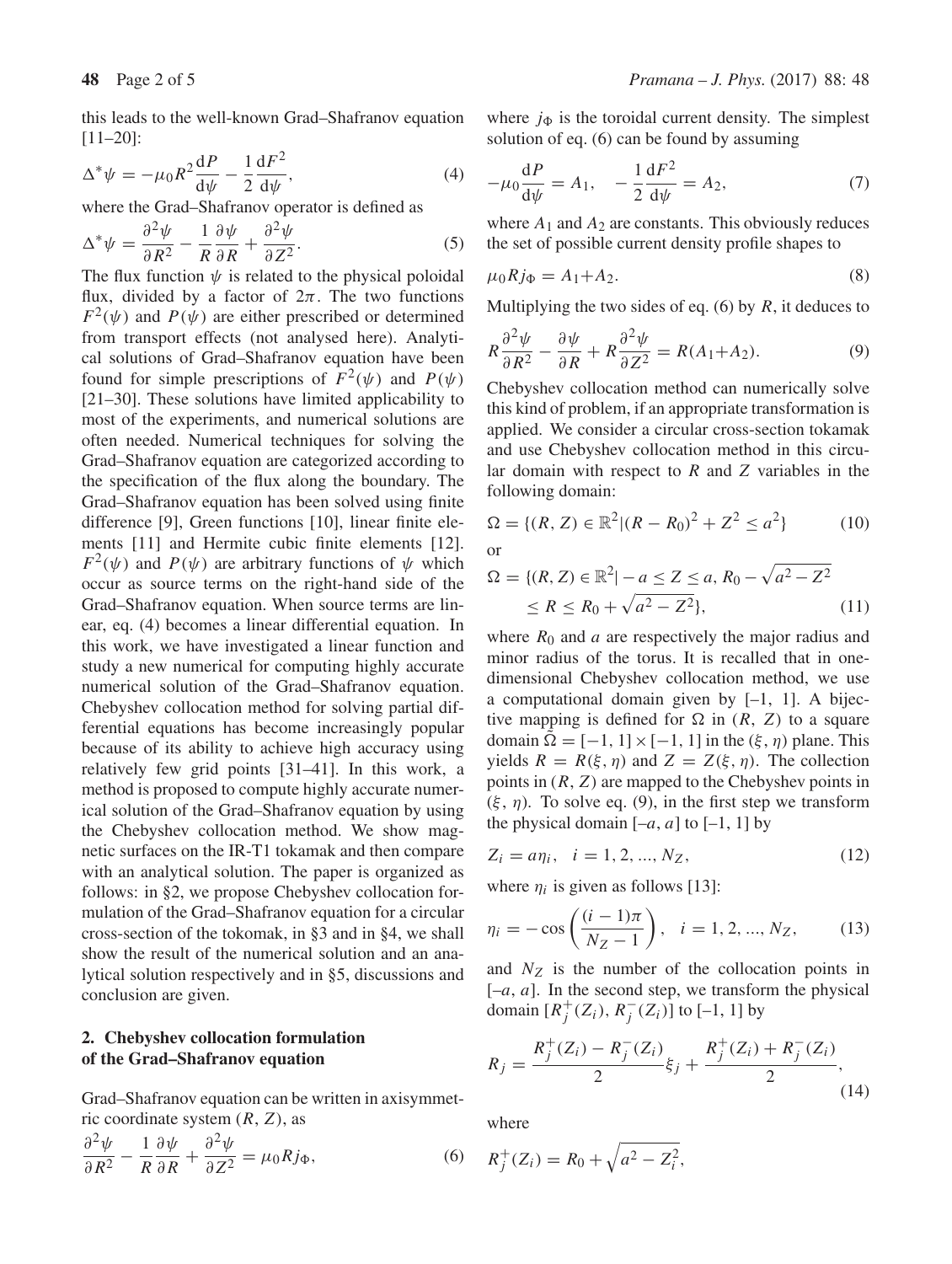$$
R_j^-(Z_i) = R_0 - \sqrt{a^2 - Z_i^2},
$$
  
\n $i = 1, 2, ..., N_Z,$   
\n $j = 1, 2, ..., N_R,$  (15)

and  $\xi_i$  is given by

$$
\xi_j = -\cos\left(\frac{(j-1)\pi}{N_R - 1}\right), \quad i = 1, 2, ..., N_R,
$$
\n(16)

and  $N_R$  is the number of collocation points in  $[R_j^-(Z_i), R_j^+(Z_i)].$ 

Using the bivariate Lagrange interpolation polynomials

$$
\psi(\xi, \eta) \cong \sum_{i=1}^{N_R} \sum_{j=1}^{N_Z} L_i(\xi) L_j(\eta) \psi(\xi_i, \eta_j). \tag{17}
$$

The functions  $L_i(\xi)$  and  $L_j(\eta)$  are defined as

$$
L_i(\xi) = \prod_{\substack{l=1 \ i \neq l}}^{N_R} \frac{\xi - \xi_l}{\xi_i - \xi_l}, \quad i = 1, 2, ..., N_R,
$$
 (18)

and

$$
L_i(\eta) = \prod_{\substack{l=1 \ i \neq l}}^{N_Z} \frac{\eta - \eta_l}{\eta_i - \eta_l}, \quad i = 1, 2, ..., N_Z,
$$
 (19)

with

$$
L_j(\xi_i) = \delta_{ij}, \quad i, j = 1, 2, ..., N_R,
$$
  
\n
$$
L_j(\eta_i) = \delta_{ij}, \quad i, j = 1, 2, ..., N_Z,
$$
\n(20)

and  $\delta_{ij}$  is called the Kronecker  $\delta$ , defined as

$$
\delta_{ij} = \begin{cases} 1, & i = j, \\ 0, & i \neq j. \end{cases}
$$
 (21)

In the next step, one needs the partial derivatives of  $\xi$ and  $\eta$  with respect to R and Z which can be obtained as follows [14]:

$$
\frac{\partial \xi}{\partial R} = \frac{1}{J} \frac{\partial Z}{\partial \eta}, \quad \frac{\partial \xi}{\partial Z} = -\frac{1}{J} \frac{\partial R}{\partial \eta}, \n\frac{\partial \eta}{\partial Z} = -\frac{1}{J} \frac{\partial R}{\partial \xi}, \quad \frac{\partial \eta}{\partial R} = \frac{1}{J} \frac{\partial Z}{\partial \xi},
$$
\n(22)

where  $J$  is the determinant of the Jocobian matrix of  $(R, Z)$  with respect to  $(\xi, \eta)$  defined by

$$
J = \begin{vmatrix} \frac{\partial R}{\partial \xi} & \frac{\partial R}{\partial \eta} \\ \frac{\partial Z}{\partial \xi} & \frac{\partial Z}{\partial \eta} \end{vmatrix}.
$$
 (23)

The Jacobian of transformation is obtained directly from the equations

$$
Z = a\eta \tag{24}
$$

and

$$
R = \sqrt{a^2 - Z^2}\xi + R_0.
$$
 (25)

Using composite differentiation (chain rule), and considering relation (22) and (23), eq. (9) deduces to

$$
B(\xi, \eta) \frac{\partial^2 \psi(\xi, \eta)}{\partial \xi^2} + C(\xi, \eta) \frac{\partial^2 \psi(\xi, \eta)}{\partial \eta^2} + D(\xi, \eta) \frac{\partial \psi(\xi, \eta)}{\partial \xi} + E(\xi, \eta) \frac{\partial^2 \psi(\xi, \eta)}{\partial \xi \partial \eta} = F(\xi, \eta) (A_1 + A_2)
$$
(26)

where

$$
B(\xi, \eta) = \left( a\xi\sqrt{1-\eta^2} + R_0 \right) (1 - \eta^2 + \eta^2 \xi^2),
$$
  
\n
$$
C(\xi, \eta) = \left( a\xi\sqrt{1-\eta^2} + R_0 \right) (1 - \eta^2),
$$
  
\n
$$
D(\xi, \eta) = -a(1 - \eta^2)\sqrt{1-\eta^2} + \xi \left( a\xi\sqrt{1-\eta^2} + R_0 \right) (1 + 2\eta^2),
$$
  
\n
$$
E(\xi, \eta) = 2\eta \xi (1 - \eta^2) \left( a\xi\sqrt{1-\eta^2} + R_0 \right),
$$
  
\n
$$
F(\xi, \eta) = a^2(1 - \eta^2)^2 \left( a\xi\sqrt{1-\eta^2} + R_0 \right).
$$
 (27)

In the next step, by replacing  $(\xi, \eta)$  by  $(\xi_i, \eta_i)$ , and simplifying, eq. (26) can be

$$
B(\xi_j, \eta_i) \sum_{k=1}^{N_R} \sum_{l=1}^{N_Z} L_k''(\xi_j) L_l(\eta_i) \psi_{ij}
$$
  
+
$$
C(\xi_j, \eta_i) \sum_{k=1}^{N_R} \sum_{l=1}^{N_Z} L_k(\xi_j) L_l''(\eta_i) \psi_{ij}
$$
  
+
$$
D(\xi_j, \eta_i) \sum_{k=1}^{N_R} \sum_{l=1}^{N_Z} L_k'(\xi_j) L_l(\eta_i) \psi_{ij}
$$
  
+
$$
E(\xi_j, \eta_i) \sum_{k=1}^{N_R} \sum_{l=1}^{N_Z} L_k'(\xi_j) L_l'(\eta_i) \psi_{ij}
$$
  
= 
$$
F(\xi_j, \eta_i) (A_1 + A_2),
$$
  

$$
i = 1, 2, ..., N_Z,
$$
  

$$
j = 1, 2, ..., N_R,
$$
 (28)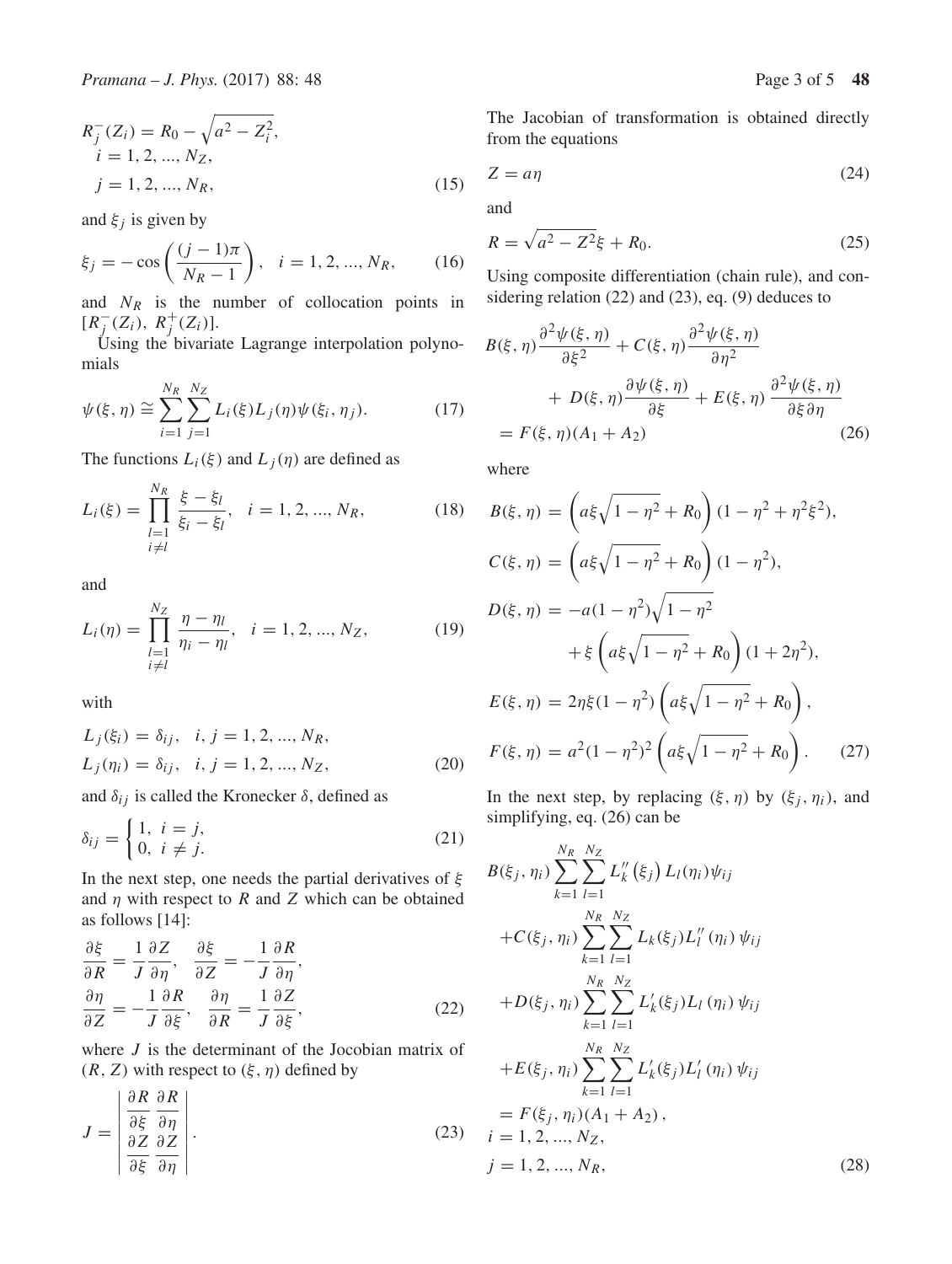

**Figure 1.** Magnetic contour approximated by (a) analytical solution method on IR-T1 tokamak with  $j_{\Phi} = 0.62 \text{ A/m}^2$  and by (**b**) Chebyshev collocation method on tokamak IR-T1, with  $j_{\Phi} = 0.62 \text{ A/m}^2$ .

with

$$
\psi_{ij} = \psi(\xi_j, \eta_i), \quad i = 1, 2, ..., N_Z, \quad j = 1, 2, ..., N_R.
$$
\n(29)

By simplifying the above equations one obtains

$$
B(\xi_j, \eta_i) \sum_{k=1}^{N_R} \hat{D}_{jk}^{(2)} \psi_{lj} + C(\xi_j, \eta_i) \sum_{l=1}^{N_Z} D_{il}^{(2)} \psi_{ik}
$$
  
+  $D(\xi_j, \eta_i) \sum_{k=1}^{N_R} \hat{D}_{jk} \psi_{lj}$   
+  $E(\xi_j, \eta_i) \sum_{k=1}^{N_R} \sum_{l=1}^{N_Z} \hat{D}_{jk} D_{il} \psi_{lj}$   
=  $F(\xi_j, \eta_i) (A_1 + A_2),$   
 $i = 1, 2, ..., N_Z, j = 1, 2, ..., N_R.$  (30)

where  $\tilde{D} = (\tilde{D}_{ij})_{N \times N}$  is the first-order Chebyshev differentiation matrix,  $\tilde{D}^2 = (D_{ij}^2)_{N_R \times N_R} = \tilde{D}^2$  is the second-order differentiation matrix with respect to  $\xi$ , and  $D^2 = (D_{ij}^2)_{N_Z \times N_Z}$  is the second-order differentiation matrix with respect to  $\eta$  (see [13]).

# **3. Numerical solution of the Grad–Shafranov equation**

The IR-T1 tokamak is a small air-core transformer tokamak with circular cross-section and without the conducting shell and the divertor where  $R_0 = 45$  cm,  $a = 12.5$  cm. For simplicity, in eq. (30), the constant

 $A_2$  is set to zero. The plasma current can be clearly measured by Rogowski coil [16]. So the plasma current can be expressed by

$$
\mu_0 I_p = \iint R A_1 \mathrm{d}R \, \mathrm{d}Z. \tag{31}
$$

After integration for IR-T1 tokamak, we have

$$
A_1 = 27.631 \mu_0 I_p. \tag{32}
$$

We assumed that the plasma pressure vanishes at the boundary, i.e.  $\psi = 0$  in boundary points [17]. The magnetic surfaces on the circular cross-section of tokamak IR-T1 is presented in figure 1b, by considering  $N_R = N_Z = 70.$ 

### **4. Analytical solution of the Grad–Shafranov equation**

There are different solutions depending on source functions selected for plasma pressure and poloidal current. The simplest solution to the inhomogeneous Grad–Shafranov equation is the well-known Solovev equilibrium [15]. This equilibrium corresponds to linear source functions. Analytical solutions of the Grad–Shafranov equation [18,19] are very useful for theoretical studies of plasma equilibrium, transport, and MHD stability. The shape of the current profile is essentially flat. The poloidal magnetic flux  $\psi$  is obtained as given in [15]:

$$
\psi = c_1 + c_2 R^2 + c_3 (R^4 - 4R^2 Z^2) \n+ c_4 (R^2 \ln R - Z^2) + \frac{A_1}{8} R^4 - \frac{A_2}{2} Z^2.
$$
\n(33)